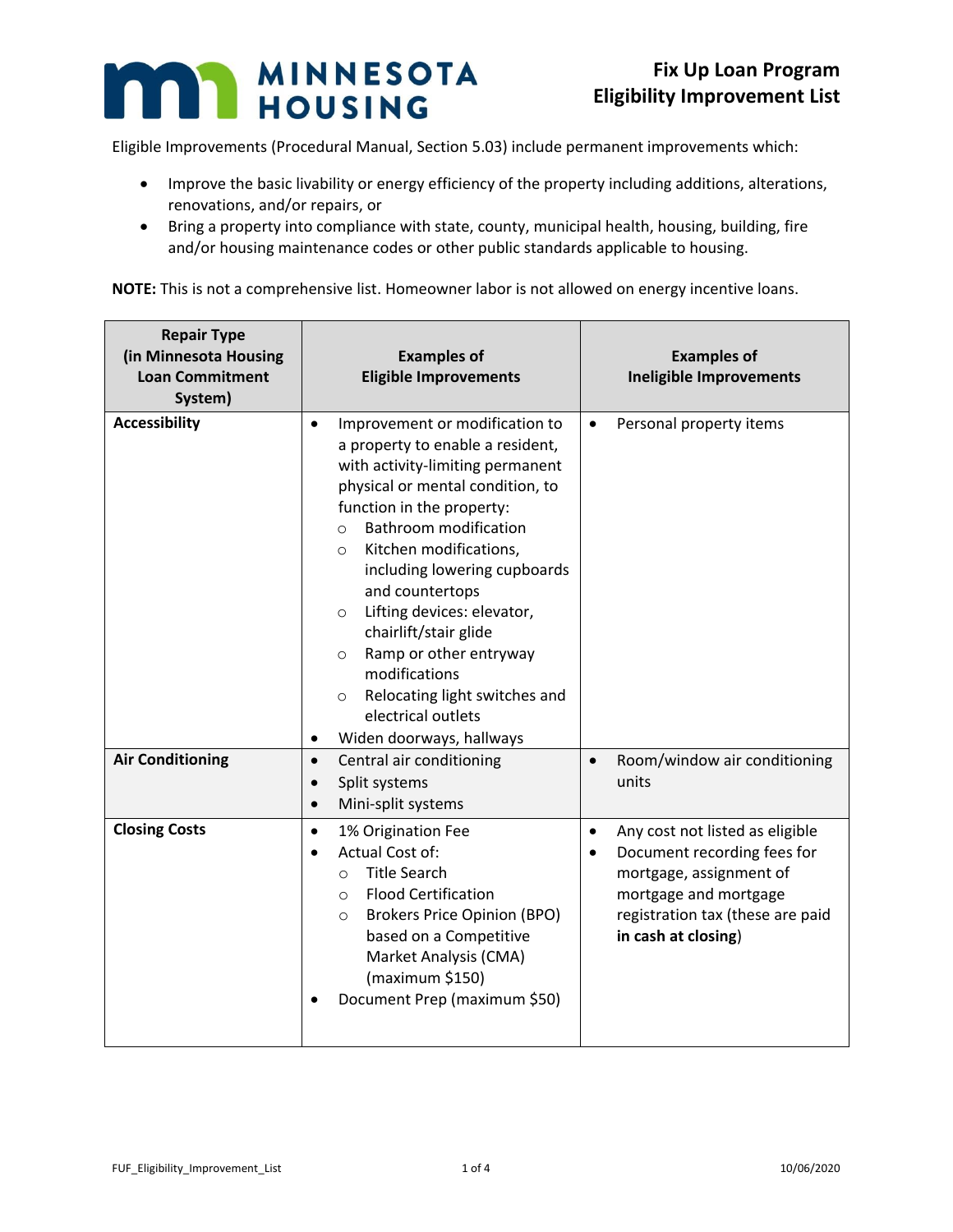| <b>Repair Type</b><br>(in Minnesota Housing<br><b>Loan Commitment</b><br>System) | <b>Examples of</b><br><b>Eligible Improvements</b>                                                                                                                                                                                                                                                                                                                   | <b>Examples of</b><br><b>Ineligible Improvements</b>                                                                                                                                                            |
|----------------------------------------------------------------------------------|----------------------------------------------------------------------------------------------------------------------------------------------------------------------------------------------------------------------------------------------------------------------------------------------------------------------------------------------------------------------|-----------------------------------------------------------------------------------------------------------------------------------------------------------------------------------------------------------------|
| <b>Demolition Costs</b>                                                          | Demolition costs/materials<br>$\bullet$<br>associated with the project to be<br>completed<br>Dumpster rental if needed for<br>$\bullet$<br>disposal of items/debris directly<br>related to the project                                                                                                                                                               |                                                                                                                                                                                                                 |
| <b>Doors</b>                                                                     | Front door<br>$\bullet$<br>Screen door<br>Storm door<br>Patio door<br>$\bullet$                                                                                                                                                                                                                                                                                      |                                                                                                                                                                                                                 |
| <b>Electrical</b>                                                                | <b>Update wiring</b><br>$\bullet$<br>Electric light fixtures/systems<br>$\bullet$                                                                                                                                                                                                                                                                                    | Speakers<br>$\bullet$<br>Built-in surround system<br>٠                                                                                                                                                          |
| <b>Exterior Finishing</b>                                                        | Awnings<br>$\bullet$<br>Brick repair/replacement<br>$\bullet$<br>Painting<br>$\bullet$<br>Stucco repair<br>$\bullet$                                                                                                                                                                                                                                                 | Repairs/painting to an<br>$\bullet$<br>outbuilding (other than the<br>primary residential garage)                                                                                                               |
| <b>Foundation</b>                                                                | Foundation repair (includes<br>$\bullet$<br>lifting of house)                                                                                                                                                                                                                                                                                                        |                                                                                                                                                                                                                 |
| Garage                                                                           | New garage or expansion of an<br>$\bullet$<br>existing garage (maximum 1,000<br>square feet of combined garage<br>space per property)<br>Apron for garage<br>$\bullet$                                                                                                                                                                                               | Apartment/loft in garage<br>$\bullet$<br>Garage larger than 1,000<br>$\bullet$<br>square feet<br>Expansion of existing garage<br>$\bullet$<br>space resulting in garage space<br>greater than 1,000 square feet |
| <b>Heating and Ventilation</b>                                                   | Air exchanger<br>$\bullet$<br>Chimney repair or replacement<br>$\bullet$<br>Ductwork<br>Fireplace<br>$\bullet$<br>Fireplace insert<br>$\bullet$<br>Furnace<br>Heat pumps: air, geothermal,<br>$\bullet$<br>ground water<br>Outdoor furnaces/boilers: heat<br>$\bullet$<br>piped to house for basic<br>residential<br>heating<br>Stoves (wood, gas, or bio-fuel)<br>٠ | Space heaters<br>$\bullet$<br>Appliances, personal property -<br>not hard-wired or hard-<br>plumbed (example, washer,<br>dryer, refrigerator, stove)                                                            |
| Insulation                                                                       | Insulation<br>$\bullet$                                                                                                                                                                                                                                                                                                                                              |                                                                                                                                                                                                                 |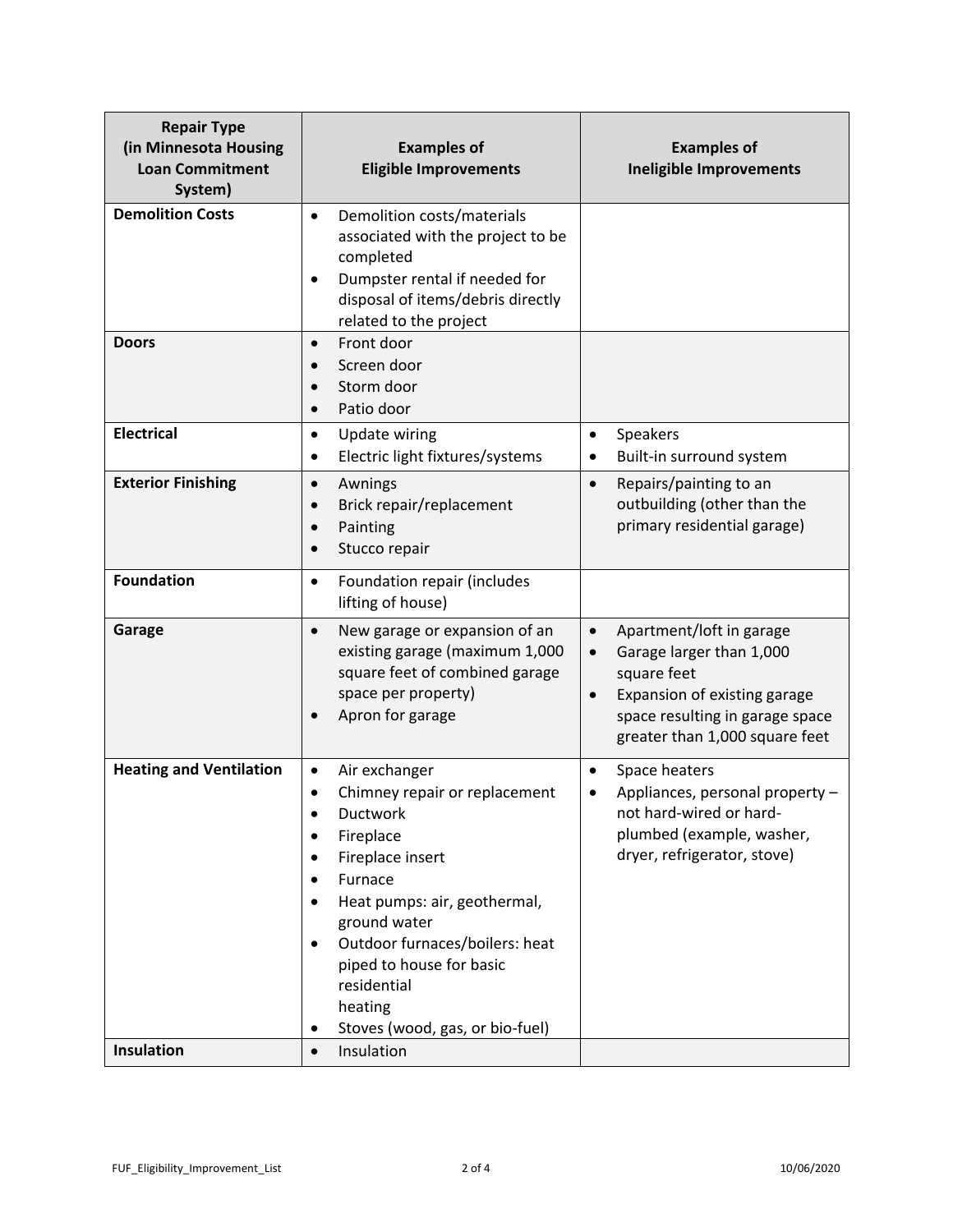| <b>Repair Type (in</b><br><b>Minnesota</b><br><b>Housing Loan</b><br><b>Commitment</b><br>System) | <b>Examples of</b><br><b>Eligible Improvements</b>                                                                                                                                                                                                                                                                                                  | <b>Examples of Ineligible</b><br><b>Improvements</b>                                                                                    |
|---------------------------------------------------------------------------------------------------|-----------------------------------------------------------------------------------------------------------------------------------------------------------------------------------------------------------------------------------------------------------------------------------------------------------------------------------------------------|-----------------------------------------------------------------------------------------------------------------------------------------|
| <b>Interior Finishing</b>                                                                         | Appliances that are hard-wired, hard-<br>$\bullet$<br>plumbed (e.g., built-in wall oven, hard-<br>wired dishwasher, counter-top cook<br>unit).<br>Countertops<br>٠<br>Drywall<br>$\bullet$<br>Floor covering: carpet, linoleum, tile,<br>$\bullet$<br>hardwood<br>Kitchen cabinets<br>$\bullet$<br>Painting<br>$\bullet$<br>Plastering<br>$\bullet$ |                                                                                                                                         |
| Landscaping                                                                                       | Reshape grade or slope of yard<br>$\bullet$<br>Retaining wall<br>$\bullet$<br>Sod, seeding<br>$\bullet$<br>Tree trimming or removal<br>$\bullet$<br>Tree and shrub plantings<br>$\bullet$<br>Patio<br>$\bullet$                                                                                                                                     | <b>BBQ</b> grills<br>$\bullet$<br>Decorative lighting<br>$\bullet$<br>Fire pits<br>Flower gardens<br><b>Fountains</b><br>Ponds<br>Pools |
| <b>Lead Abatement</b>                                                                             | Lead abatement<br>$\bullet$                                                                                                                                                                                                                                                                                                                         |                                                                                                                                         |
| <b>Mold</b><br>Remediation                                                                        | Mold remediation<br>$\bullet$                                                                                                                                                                                                                                                                                                                       |                                                                                                                                         |
| <b>Plumbing</b>                                                                                   | Septic system repairs or<br>$\bullet$<br>replacement<br>Bathroom fixtures/connections<br>$\bullet$<br>Bathtubs/enclosures/shower doors<br>$\bullet$<br>Sewer hook-up and repairs (not eligible<br>$\bullet$<br>if cost can be assessed)<br>Water conditioner<br>Water heater<br>Well replacement<br>Whirlpool tub (in bathroom)                     | Hot tub or whirlpool tub<br>$\bullet$<br>outside of the bathroom                                                                        |
| <b>Radon Mitigation</b>                                                                           | Radon mitigation system<br>$\bullet$                                                                                                                                                                                                                                                                                                                |                                                                                                                                         |
| <b>Roofing</b>                                                                                    | Fascia<br>$\bullet$<br>Gutters<br>Home/garage roof replacement<br>٠<br>Soffit                                                                                                                                                                                                                                                                       | Roofing for outbuildings<br>$\bullet$                                                                                                   |
| <b>Siding</b>                                                                                     | Siding on the home<br>$\bullet$<br>Siding on an eligible garage                                                                                                                                                                                                                                                                                     | Siding for an outbuilding other<br>$\bullet$<br>than the primary residential<br>garage                                                  |